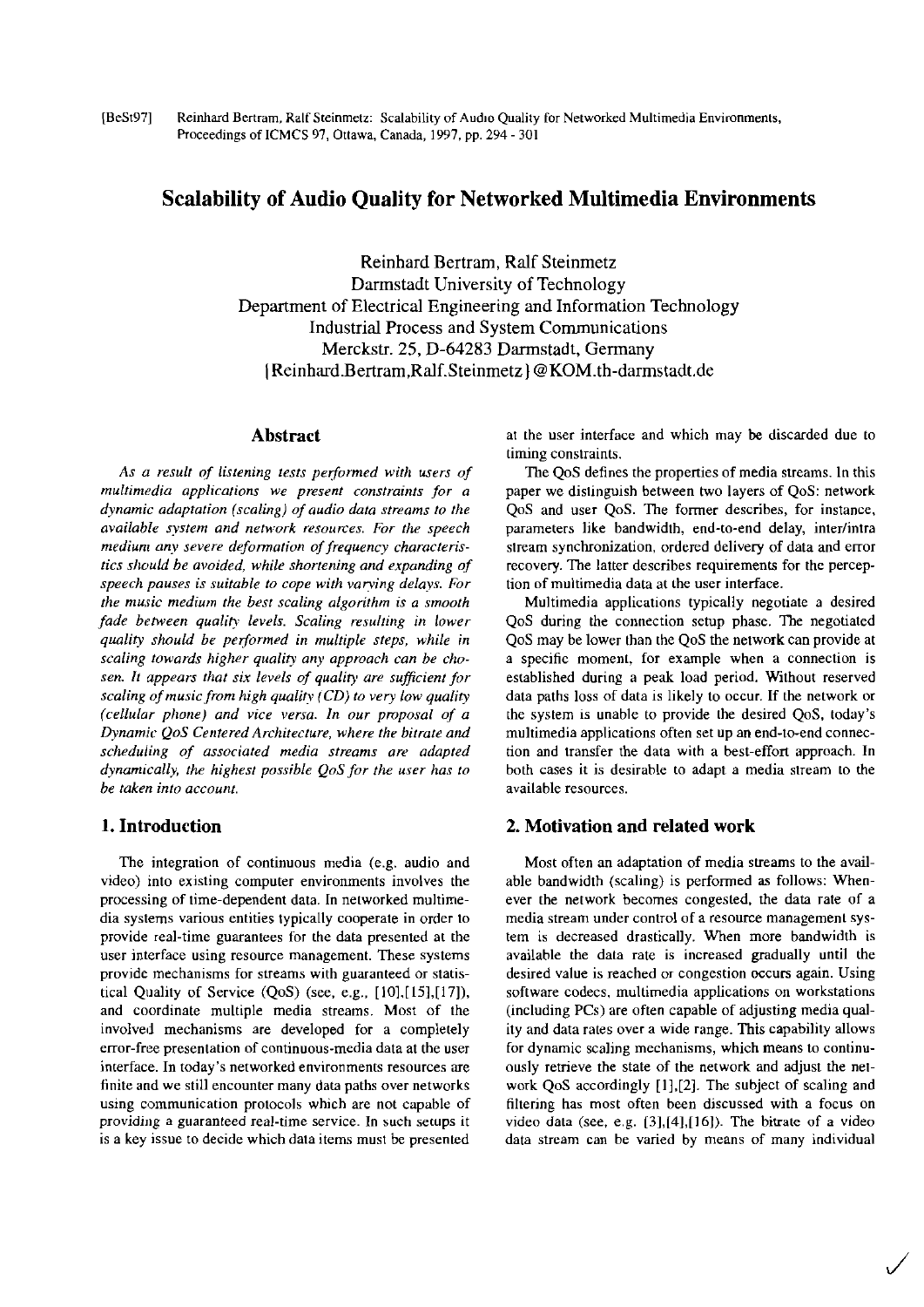parameters like the frame rate, the video spatial resolution. and the DCT parameter quantization.

One possible implementation of a dynamic QoS control system can be found in **[g].** However, most of the proposed scaling mechanisms still do not account for user QoS. Varying video quality may annoy the user of multimedia applications more than a slightly lower quality that remains constarit for a longer period of time. Ir is the purpose of the work outlined in this paper to find out the constraints for the scaling of multimedia data based on the human perception of quality changes.

We focus on the scaling of audio data, which needs to be kept under limited constraints, because "the ear is surprisingly sensitive to sound variations lasting only a few milliseconds. The eye, in contrast, does not notice changes in light level that last only a few milliseconds" [14]. The real-time nature of audio (and video) data streams and the variety of incompaiible encoding schemes used for different types of audio makes it hard to find suitable dynamic scaling mechanisms. Most audio encoding algorithms are optimized for certain types of audio signals and some discrete hitrates. Hence. for a significant change of hitrates (for example in the range from cellular phone audio to CD audio) or a change of the audio type the encoding must be changed as well. A rough comparison of some standardized speech encoding schemes is given in Table **1.** 

| Encoding scheme            | <b>B</b> itrate | Quality  | Delay              |
|----------------------------|-----------------|----------|--------------------|
|                            | [kbit/s]        | $[MOS]*$ | $\lceil ms \rceil$ |
| PCM: ITU-R Rec. G.711      | 64              | 4.10     | 0.125              |
| ADPCM: ITU-T Rec. G.726    | 32              | 3.85     | 0.125              |
| LD-CELP: ITU-T Rec. G.728  | 16              | $3.61 -$ | 0.625              |
|                            |                 | 3.85     |                    |
| CS-ACELP: ITU-T Rec. G.729 | 8               | 3.92     | 15                 |
| <b>GSM FR: RPE-LTP</b>     | 13              | 3.50     | 20                 |
| IS-54: Mobile USA          | 8               | 3.54     | 20                 |
| JDC HR: Mobile Japan       | 3.45            | 2.82     | 48                 |

#### **Table 1** : **Comparison of sorne standardized speech encoding schernes [I 11**  \* MOS: Mean Opinion Scale, **see** Table 2

Human perception of aural data varies from person to person. It is based on different notions of good sound quality, musical skills, age, hearing defects and many other issues. Therefore, any experiment to define user OoS must take into account these variations.

The remainder of this text is organized in **4** sections: Section **3** gives a brief overview of subjective assessment techniques. Our experiments and the respective results are presented in Section 4. Implications on scaling mechanisms based on our results follow in Section 5. A glimpse of our implementaiion of these scaling mechanisms can he found in the proposed Dynamic QoS Centered Architecture outlined in Section 6.

# **3. Subjective assessment of impairments in audio systems**

The main differences hetween common subjective assessment methods result from the addressed environment of these tests: broadcast or telecommunications. While telecommunication originated tests primarily address speech transmission problems (like listening effort), broadcast originated tests primarily address small impairments caused by audio transmission. Most of these methods focus on *small* impairments. The required effort in time, manpower and expenses during the subjective assessment of impairments in audio systems lead to the development of "ohjective perceptual audio assessment" methods. Evaluation of proposed objective methods currently takes place within ITU-R working group 10-4. It turns out that objective methods are well suited for the evaluation of impairments near masked thresholds. hut not applicable for severely distorted signals [6].

Simplified methcds for the suhjective assessment of impairments in audio systems were proposed by, e.g., [12]. Those methods still require high effort and are mainly applicable for the development of new audio codecs. They allow a comparison of new codecs to a standard version for which previous listening tests were performed using the methods proposed in the recommended standard [5].

"Conversation-opinion tests" are primarily designed to test telephone equipment in a two-way conversation under laboratory conditions and well-defined background noise, (see, e.g. [7] Annex A). It would be challenging to set up such a test environment for multimedia teleconferences.

"Listening tests" comprise three different test set-ups. In the first method the subjects (listeners) have to rate the presented samples by absolute grades (without any given reference sample). In the second the subjects are asked to do a (most often) pairwise comparison of given samples. The third form uses a "double-blind triple-stimulus with hidden reference" technique, which is a combination of the former two. Examples of the three methods are:

- Absolute Category Raling (ACR): [7] Annex B Originating from the former CCIlT this test is intended to rate telephony equipment. The speech material is presented without references and the subjects are asked to judge each sample according to a non-continuous listening effort scaie or a loudness preference scale, both of which are applicahle to multimedia environments.
- Degradation Category Rating (DCR): [7] Annex D The stimuli are presented to the listeners by pairs (A-B) or repeated pairs (A-B-A-B) where A is the quality reference sample and B the same sampIe processed by the system under evaluation. The purpose of the reference sample is to anchor each judgement by the listeners. Some "null pairs" (A-A), at least one for each speaker. are included to check the quality of anchoring. The lis-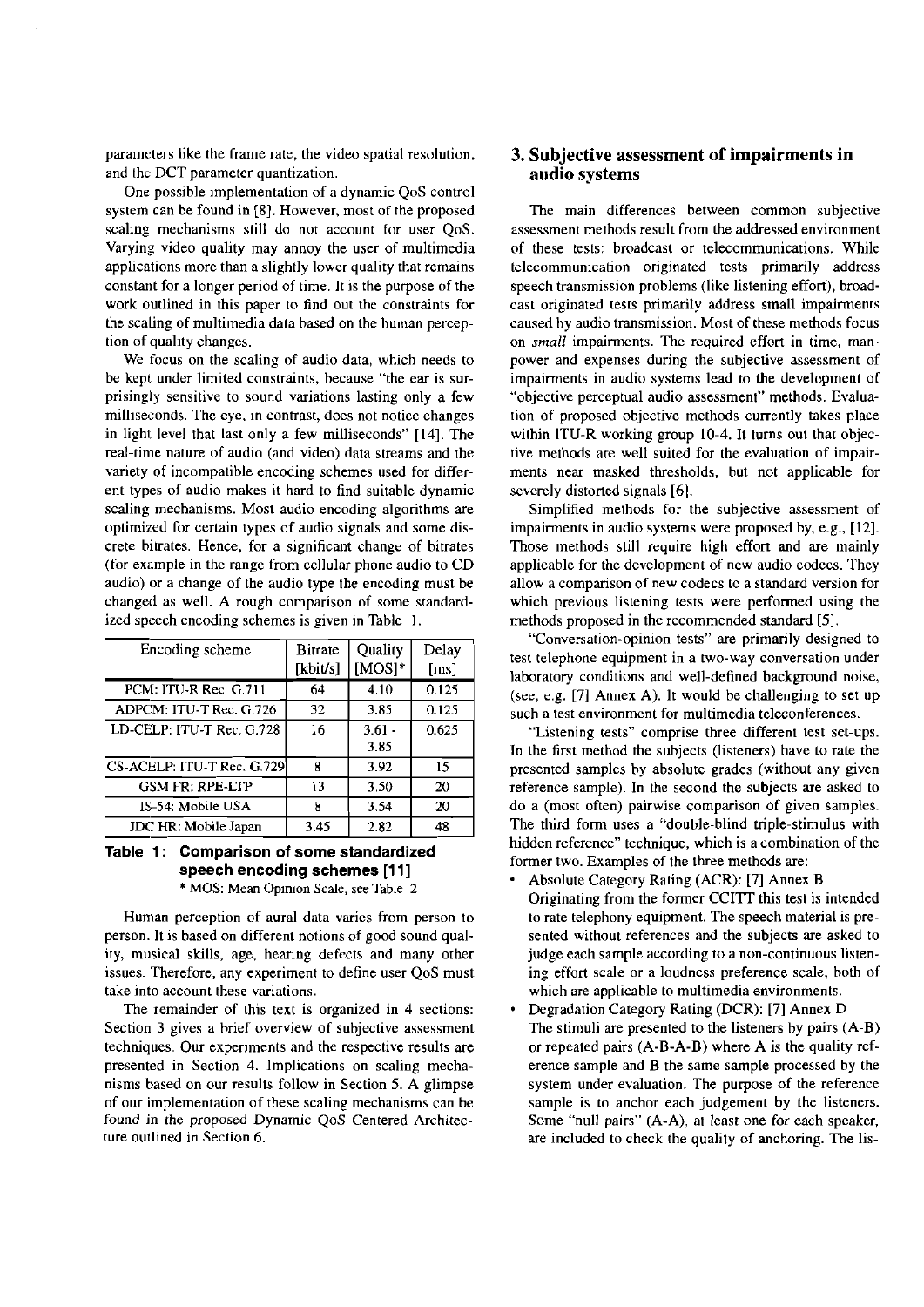teners are instructed to rate the conditions according to a five point non-continuous degradation category scale.

Reference method **[SI:** 

**The:** "double-blind triple-stimulus with hidden reference" method has been found to be especially sensitive, to be stable and to permit accurate detection of small impairments. Therefore it should be used for tests of sysiems generating small impairments.

In the preferred and most sensitive form of this method, one subject at a time is involved and thc selection of one of three stimuli ("A", "B", "C") is at the discretion of this subject. The known reference is always available as stimulus "A". The hidden reference and the object under test are simultaneously available, but are "randomly" assigned to "B" and "C", depending on the trial.

In each trial the subjects are asked to rate the perceived difference (if any) between "B" and "A" on the one hand and the difference between "C" and "A" on the other hand using the five-grade scale shown below. Two grades must therefore be given on each trial, one for "B" and one for "C". At least one grade of "5.0" is expected to be given on each trial. The presented continuous scale (Table  $2$ ) uses the scores only as anchor points.

| Score | Category                     |  |
|-------|------------------------------|--|
| 5.0   | Imperceptible                |  |
| 4.0   | Perceptible but not annoying |  |
| 3.0   | Slightly annoying            |  |
| 2.0   | Annoving                     |  |
|       | Very annoving                |  |



All of the test methods presented above foresee a statistical pre- and post-screening of the subjects to fest their reliability. The tesi setup is typically a laboratory with professional audio equipment and well-defined acoustic characteristics including background noise level.

**[9]** lists categories of impairments which may occur with digital coding or transmission techniques. Some of these are applicable only to high quality audio while others are subject to be investigated in our context of multimedia applications. For example, our tests were performed with forced impairments from the following categories: quantization defect, deformation of frequency characteristic, extra sound, missing sound. Hence, we did not assess the impairment of sound quality by single artifacts but a degradation of overall sound quality in discrete large steps.

For severely impaired audio no reference assessment method exists, so we decided to merge some of the proposed niethods without requiring the well defined listening conditions. Our tests were intended to find constraints on the perception of *noticeable* changes in audio quality, which **are** not going to be masked by higher background noise or slightly different listening conditions for individ-

ual subjects. Changes in audio quality may result from changing audio encoding algorithms, but not necessarily result in a change of the *perceived* audio quality.

The measurement of an aural impression still should take into account the listening environment, the program material (the excerpts) as well as the experience and expectation of the subjects.

## **4. Experiments and results**

As a first step we defined the target application domain to be networked multimedia applications running on workstations and mobile equipment utilized by Users with typically no specific musical skills.

Considering the iarget environment we decided to use only two different excerpts for the investigation: Contemporary music and Speech. The specific excerpts (see Table 3) were selected hy a selection panel in which one of the authors and one of the later subjects participated.

| description           | source           |
|-----------------------|------------------|
| Contemporary Jazz/Pop | <b>OPCD-6003</b> |
| Male German Speech    | DG 435 460-2     |

**Table 3: Program excerpts used during the tests** 

To define the specific set of parameters to **be** investigated we ran a set of preliminary experiments where many parameters were varied. These preliminary experiments showed:

- The tests need to take place in a low to medium noise environment in order to maintain subject concentration during the sessions.
- The total session time should not exceed l hour for untrained subjects.
- Six levels of quality are sufficient in the range from CD to mobile cellular phone-(GSM in Europe) like quality for the purpose of our investigations.
- It is important to select people with different aural capabilities (musical background/knowledge).
- It is better to keep the sound quality constant for a minimum time of ten seconds to allow for an adaptation of the ear. Shorter times seem to confuse the subjects, while longer periods unnecessarily lengthen the time for each experiment.
- One of the major influencing factors related to the grades (given by the subjects) is the pIayback device used for the test. In a typical multimedia application environment one cannot expect to find studio reference equipment, so we used different devices mixed randomly between the subjects under test. A list of the specific devices can be found in Table 5.
- For the purpose of possible later enhancements it is better to use a continuous scale only, **as** the five-grade non-continuous scale showed no significant difference.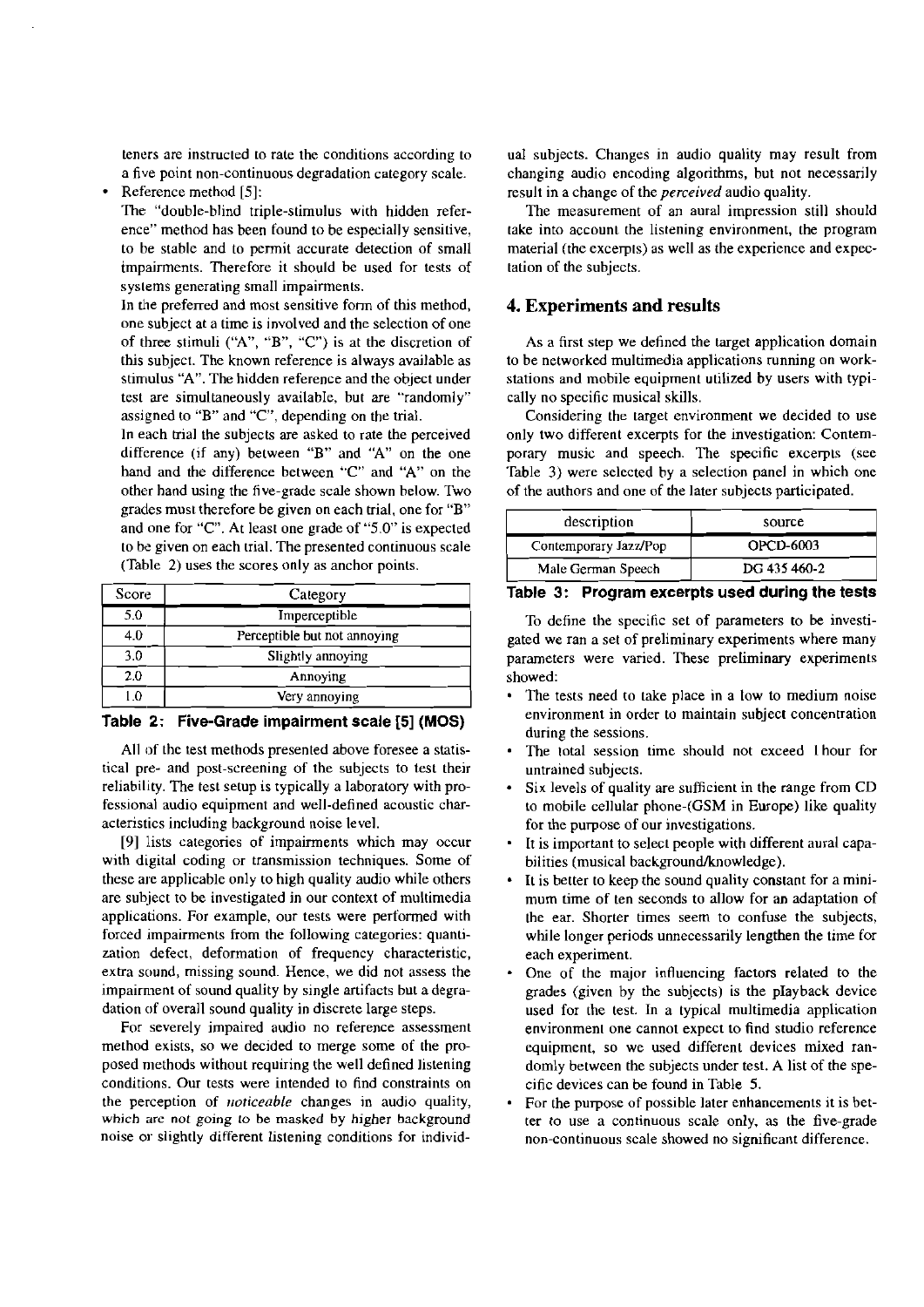| Quality                                                                                                                                                                                                     |  | HighPassFilter                                                              | LowPassFilter   Filter Level            |            | Quantization                                                                                        | Limiter                                                                                                                                                                                                                                                                                                               | NoiseReduction                                                                                |
|-------------------------------------------------------------------------------------------------------------------------------------------------------------------------------------------------------------|--|-----------------------------------------------------------------------------|-----------------------------------------|------------|-----------------------------------------------------------------------------------------------------|-----------------------------------------------------------------------------------------------------------------------------------------------------------------------------------------------------------------------------------------------------------------------------------------------------------------------|-----------------------------------------------------------------------------------------------|
| $Q1$ , CD                                                                                                                                                                                                   |  | none                                                                        | none                                    | 0.0dB      | none                                                                                                | none                                                                                                                                                                                                                                                                                                                  | none                                                                                          |
| Q2; MM-PC                                                                                                                                                                                                   |  | 210Hz 18dB                                                                  | 4800Hz 18dB                             | $+3.4dB$   | none                                                                                                | none                                                                                                                                                                                                                                                                                                                  | none                                                                                          |
| Q3; Telephone                                                                                                                                                                                               |  | 300Hz 18dB                                                                  | 3400Hz 18dB                             | $+5.2dB$   | none                                                                                                | none                                                                                                                                                                                                                                                                                                                  | none                                                                                          |
| Q4: Radio                                                                                                                                                                                                   |  | 500Hz 18dB                                                                  | 2000Hz 18dB                             | $+8.4dB$   | none                                                                                                | none                                                                                                                                                                                                                                                                                                                  | none                                                                                          |
| Q5; Mini-Radio                                                                                                                                                                                              |  | 560Hz 36dB                                                                  | 1800Hz 36dB                             | $+12.4$ dB | none                                                                                                | none                                                                                                                                                                                                                                                                                                                  | none                                                                                          |
| Q6<br>approximately<br>GSM-like                                                                                                                                                                             |  | 830Hz 36dB                                                                  | 1200Hz 36dB                             | $+18.0dB$  | 8bit<br>dithering: type1<br>shaping: ultra                                                          | $-0.1$ dB<br>threshold<br>$-10dB$                                                                                                                                                                                                                                                                                     | broadband $-18dB$ ; att: 5 ms<br>rel: $2ms$ ; smoothing $80\%$<br>High shelving: 1200 Hz -6dB |
| Table 4: Levels of audio quality used during the final tests<br>device<br>description<br>environment                                                                                                        |  |                                                                             |                                         |            |                                                                                                     |                                                                                                                                                                                                                                                                                                                       | jazz/pop sessions no.3 to no.5 a plot of the sequences in                                     |
| cassette<br>recorder                                                                                                                                                                                        |  | medium quality<br>children's cassette player                                | low to medium surround<br>noise, office |            |                                                                                                     | the time domain and the applied changes in quality can be<br>found in the lower part of the result plots for each of the                                                                                                                                                                                              |                                                                                               |
| high quality<br>Multimedia<br>PC device                                                                                                                                                                     |  | Sun Ultral with audio<br>eard connected to a HiFi<br>amplifier and speakers | low to medium surround<br>noise; office |            | respective results. The different levels of sound quality<br>refer to the levels listed in Table 4. |                                                                                                                                                                                                                                                                                                                       |                                                                                               |
| HiFi                                                                                                                                                                                                        |  | typical home HiFi<br>equipment                                              | low surround noise                      |            | 4.1 Session 1: Impairment of speech quality                                                         |                                                                                                                                                                                                                                                                                                                       |                                                                                               |
| Table 5: Playback Devices used during the tests<br>Different hearing positions for individual subjects show<br>٠<br>no significant influence, especially when listening to<br>severely impaired audio data. |  |                                                                             |                                         |            |                                                                                                     | Session 1 was performed using a modified hidden refer-<br>ence method. The subjects were asked to use two scales for<br>each trial – a listening effort scale ( $[7]$ Annex B) and a con-<br>tinuous impairment scale (Table 2) for audio quality. The<br>stimuli were presented to the listeners by pair (A-B) where |                                                                                               |

**Table 4: Levels of audio quality used during the final tests** 

| device       | description                | environment            |
|--------------|----------------------------|------------------------|
| cassette     | medium quality             | low to medium surround |
| recorder     | children's cassette player | noise, office          |
| high quality | Sun Ultral with audio      | low to medium surround |
| Multimedia   | eard connected to a HiFi   | noise; office          |
| PC device    | amplifier and speakers     |                        |
| HiFi         | typical home HiFi          | low surround noise     |
|              | equipment                  |                        |

We have chosen the lowest level of quality to be cellular phone-like (GSM), because in an integration of mobile phones into nerworked multimedia Systems. audio data originsting from mobile phones will be coded in such a low quality. Each session consisted of samples we created in a professional recording studio by applying various digital filters to different sections of the given excerpt. For a list of the quality levels used during the experiments, see Table 4.

Prior to the beginning of the cxperiment we introduced the sessions by explaining the purpose of the tests and the scale (Table 2), which was translated to German as in [12]. We also instructed the subjects to concentrate on the *changc in qualifV* as opposed to the quality itself. Most often multiple subjects participated in a listening session. The loudness of the reproduction was fixed for a complete session and could not be changed by the subjects. The samples for each session were played back sequeniially with a 5sec gap in between.

We did not check the reliability of the subjects, as a post screening of all the subjects using a t-test method as proposed by [5] is only useful when the members of the listening panel are expert listeners. The results are presented using *diffgrades* which are the grades rated by the subjects minus the maximum grade of  $5.0$  (as proposed by  $[5]$ ). Hence,  $0.0$  in the plots corresponds to  $5.0$  in the impairment scale. The mean diffgrades and the range in which the subjects rated is plotted for each trial in the session. For the

#### 4.1 Session 1: Impairment of speech quality

**Figure 1.1 5: Playback Devices used during the tests** Session 1 was performed using a modified hidden refer-<br>Table 5: Playback Devices used during the tests ence method. The subjects were asked to use two scales for each trial- a listening effort scale **([7]** Annex B) and a continuous impairment scale (Table 2) for audio quality. The stimuli were presented io the listeners by pair (A-B) where A was the sample under test and B was the quality reference sample. Each sample (male German speech) had a total playing iime of 140sec. Sample **A** contained multiple severe impairments using quality levels listed in Table 4. No quantization effects were added, but an additional quality level of pitch shifting by 213 octave down was introduced to hide the speaker identity. These quality levels switched randomly hetween words, while no switch was made in the middle of single talk spurts. The subjects were asked to answer an additional question related io how many speakers they believed they listened to. As this effect is only obtainable when no reference was heard before, we could use only one trial to address this specific problem.

The results (shown in Fig. 1 and Fig. 2) prove that



**Figure 1: Quality grades session 1** 



**Figure 2: Listening effort grades session 1**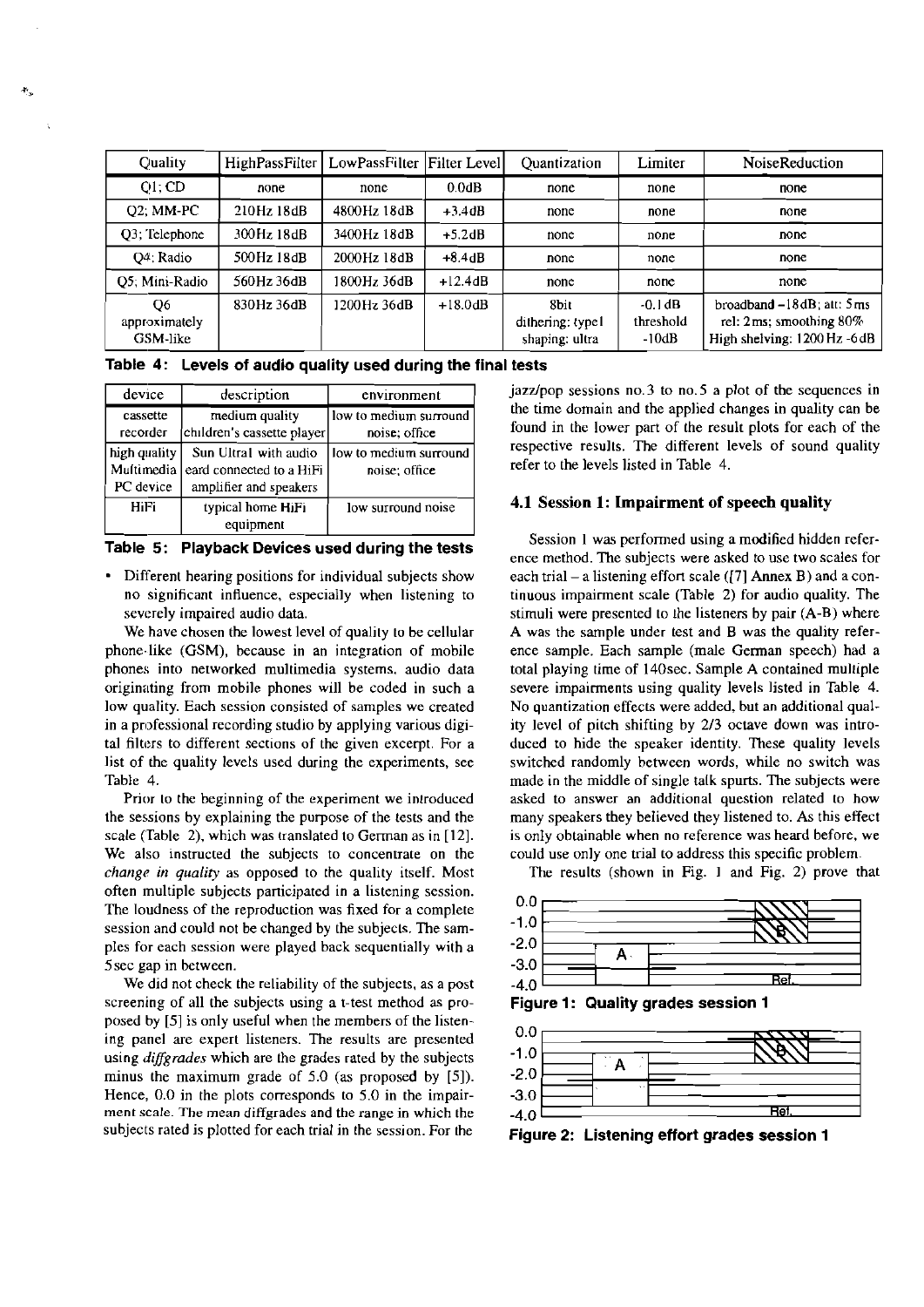speaker identity (mainly based on the frequency characteristics) is a very important factor in terms of speech quality. More than half of the subjects were not able to determine that there was only one speaker and not multiple speakers. Any quality change resulting in a deformation of frequency characteristic should be avoided when scaling speech.

The absolute diffgrades are not comparable to the other sessions, because in this trial the complete range of quality levels was not known to the subjects.

## **4.2 Session 2: Speech pause variation**

Session 2 used a modified hidden reference method. The stimuli (male German speech) were presented to the listeners on repeated pairs (A-B-A-B) where A contained a variation of speech pauses and B was the quality reference sample. The variation of speech pauses consisted of a randomly chosen mixture of dilation and shortening adding to a total time of the sum of the original pauses. The audio quality level was kept constant. We found it very difficult to determine a fixed acceptable length for a pause, a relative factor is more suitable than using fixed lengihs. The maximum pause shonening was a total removal of the pause, while the maximum pause dilation was chosen to be 4.0 times the pause of the original for pauses dwing the normal media flow. The absolute shortening and dilation of pauses should not exceed 2 seconds. In our preliminary lest experience, the factor of 4.0 was indicated as the maximum acceptable dilation for an experienced listener, so untrained listeners, like the subjects which fomed the basis of these tests, would tolerate them as well. The Same scales as in session I were used.

The variation of speech pauses proved as an alternative approach to scale speech in the time domain. In this context it is interesting that the first (degraded) trial of this session received the highest average rate but also the lowest minimal rates (see leftmosi area in Fig. 3). This happened due to the fact that some of the subjecis *expected* a quality impairment without actually hearing one. The grades of the test of this session show that only a few subjects noticed a



**Figure 4: Listening etfort grades session 2** 

variation of the speech pauses (see Fig. 3 and Fig. 4).

Although we used a minimum pause shortening factor of 0.0 we recommend that speech pause shortening smaller than by a factor of 0.25 should be avoided. For speech pause dilation we recommend prolonging the original pause no more than by a faclor of 4.0 and never exceeding 2 seconds as the absolute duration.

### **4.3 Session 3: Direction of music quality scaling**

For the jazz/pop sessions we used a modified ACR method. In the context of judging *changes in* **quality** and because it is unsuitable to define a reference quality change. an ACR method is the only possible test method.

The subjects were instructed to rate each complete sequence as a unit and not each change in quality by itself on a continuous scale.



#### **Figure 5: Results session 3**

Session 3 consisted of fow 80sec sequences where the subjects had to rate each of them individually. We tried to check for differences between an increase and a decrease in quality. All candidates rated an increase in quality better than a decrease (see Fig. 5). This is independent of the kind of increase (multiple-step or single-step). The situation is different when the quality is decreased: A multiple-step approach is preferrcd over a single-step approach.

#### **4.4 Session 4: Variation of music scaling method**

The main question behind the fourth session relates to the usefulness of multiple steps and a comparison with today's alternative (single-step) and the smooth fading approach when the quality is decreased and increased again. The session consisted of three 140sec sequences. Here the subjects had (first) to rank each sequence after playback of all three sequences and (second) to rate them individually using the impairment scale. This was used to anchor ihe judgements for this session relative to each  $0.0$ 

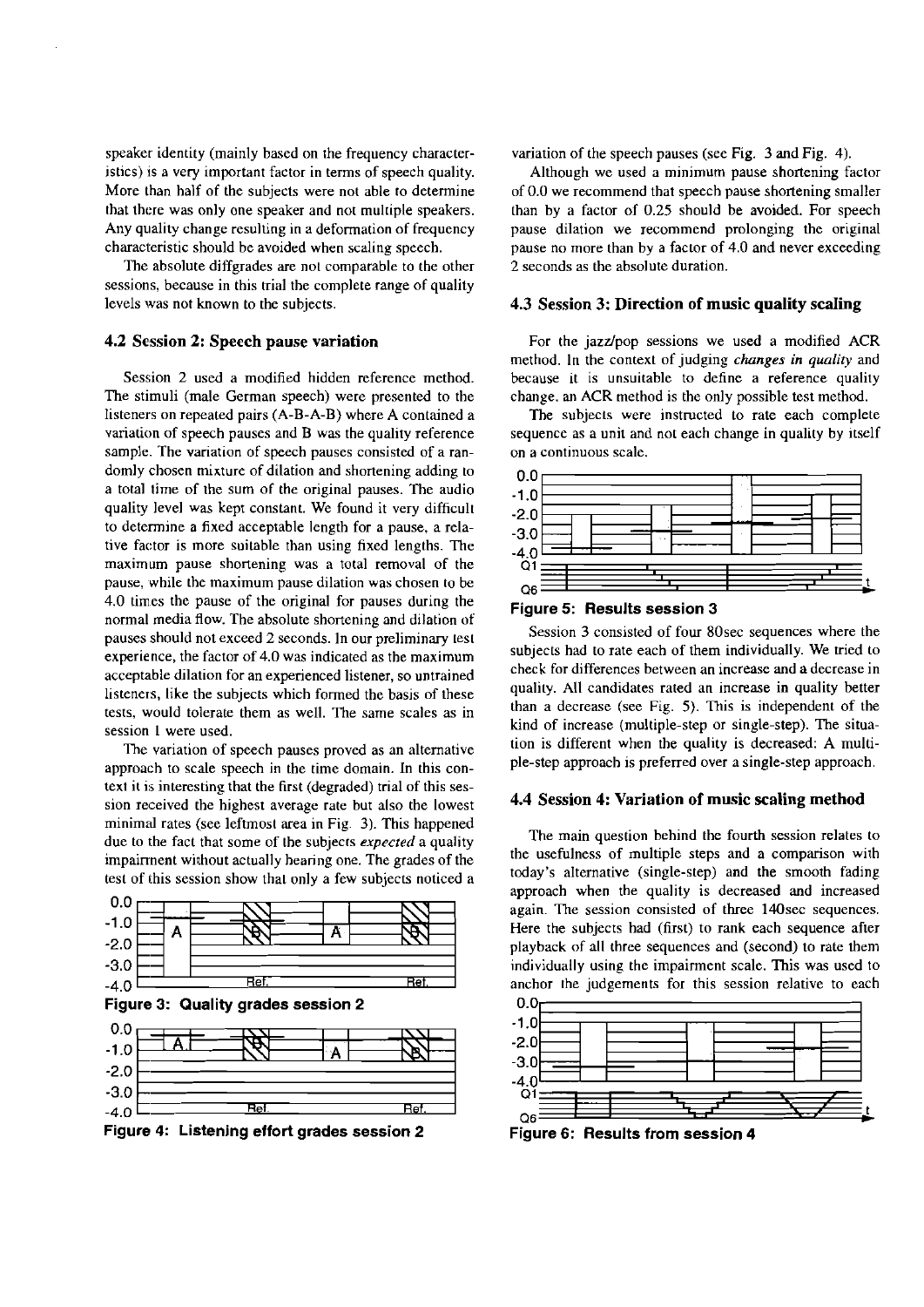other.

Fading tumed out to be the best alternative in any case (see Fig. 6). Approximately half of the subjects preferred changes in quality via the multiple-step over the single-step approach, while the other half graded vice versa. From discussions with the subjects we derived the following: The first group prefers a smoother transition. while the second feels disturbed by many changes in quality.

### **4.5 Session 5: Discrete levels of music quality**

The final jazz/pop session was intended to verify our decision of using six quality levels and to answer questions about preferences in the direction of jumps in quality. The stari level of a single jump was lowered from CD quality to cellular phone-like quality and back again. The height of the junips was increased until either the minimum or the maximum quality level was reached. This adds to a total of  $30$  samples for this session  $-$  each with a duration of  $35$  sec. The subjects were asked to rate every single change in quality as soon as the sample was played back. The results for decreasing quality are plotted in Fig. 7 and for increasing quality in Fig. 8.

In general all candidates rated larger changes in quality worse than changes by smaller steps and decreases in quality were rated worse than increases. This indicates that the subjects not only rated the changes in quality but also the absolute quality level. For the increase of quality there is no significant difference whether a transition occurs between 2 or more steps. This result is interesting. because session 3 showed that an increase in quality by the multiple-step and the single-step approach are similar in terms of subjective quality perception. Our interpretation is that smaller steps are preferable if the quality is expected to change often, while a large jump is preferred when the



**Figure 7: Results for session 5 (downwards)** 



**Figure 8: Results for session 5 (upwards)** 

higher level of quality is expected to stay constant for a longer time.

#### **5. Implications**

Analyzing the results one can clearly state that they were influenced by the expectations of the listeners and the actual equipment used. Most candidates who listened to the portable device gave better grades than those who listened to high quality equipment. It was revealed that the subjects tend to accept a variation of quality up to 3 levels below the level of quality of which the playback equipment is capable. System and network QoS should be restricted to this lower limit. i.e. during the connection setup phase a minimum QoS should be reserved and adaptation should only lead to media quality above this lower limit.

In most cases the subjects still noticed the difference of quality of adjunct steps. However, the change is sufficient to have such a step defined as another level of quality. This is true for music using the full-range audio spectrum, while for speech any changes in the quality level, which result in a deformation of frequency characteristic should be avoided. The results show that an increase in the number of steps makes quality changes during the transition from one step to an adjunct step less noticeable.

User QoS may be raised if audio coding is scalable to a higher extent than it is today, such that application and system software may control the audio data rate dynamically. It would also be helpful to have smooth transitions defined for changing the data rate. This would allow activation of fading capabilities and thereby enhance the audio user interface.

The comparison of increase and decrease in quality showed that a multimedia scaling system is, in general, free to choose the most suitable way and timing to adapt the QoS of the respective media stream whenever quality is going to be enhanced. Given the results from session 3 and 4 this is true as long as a decrease in quality is not expected to occur less than lOsec after rhe last increase; a situation where a single-step approach is preferable. However, any decrease in quality should be performed in smaller multiple steps. Applying this result to today's Internet technology is of no advantage for the communication and operating Systems as the reaction to any congestion would only be a smooth decrease of the load. The TCP protocol uses the opposite approach with its well-known slow-stari and fast-stop behavior, which makes it (for other reasons too) unfavorable for the transfer of audio data.

The fading approach results in higher grades compared to a multiple-step approach of changing quality: so this scheme should be used whenever scaling of audio data is needed. The same is expected for video data. Most of today's audio encoding schemes are optimized for specific bitrates; new encoding schemes, which alIow scaling over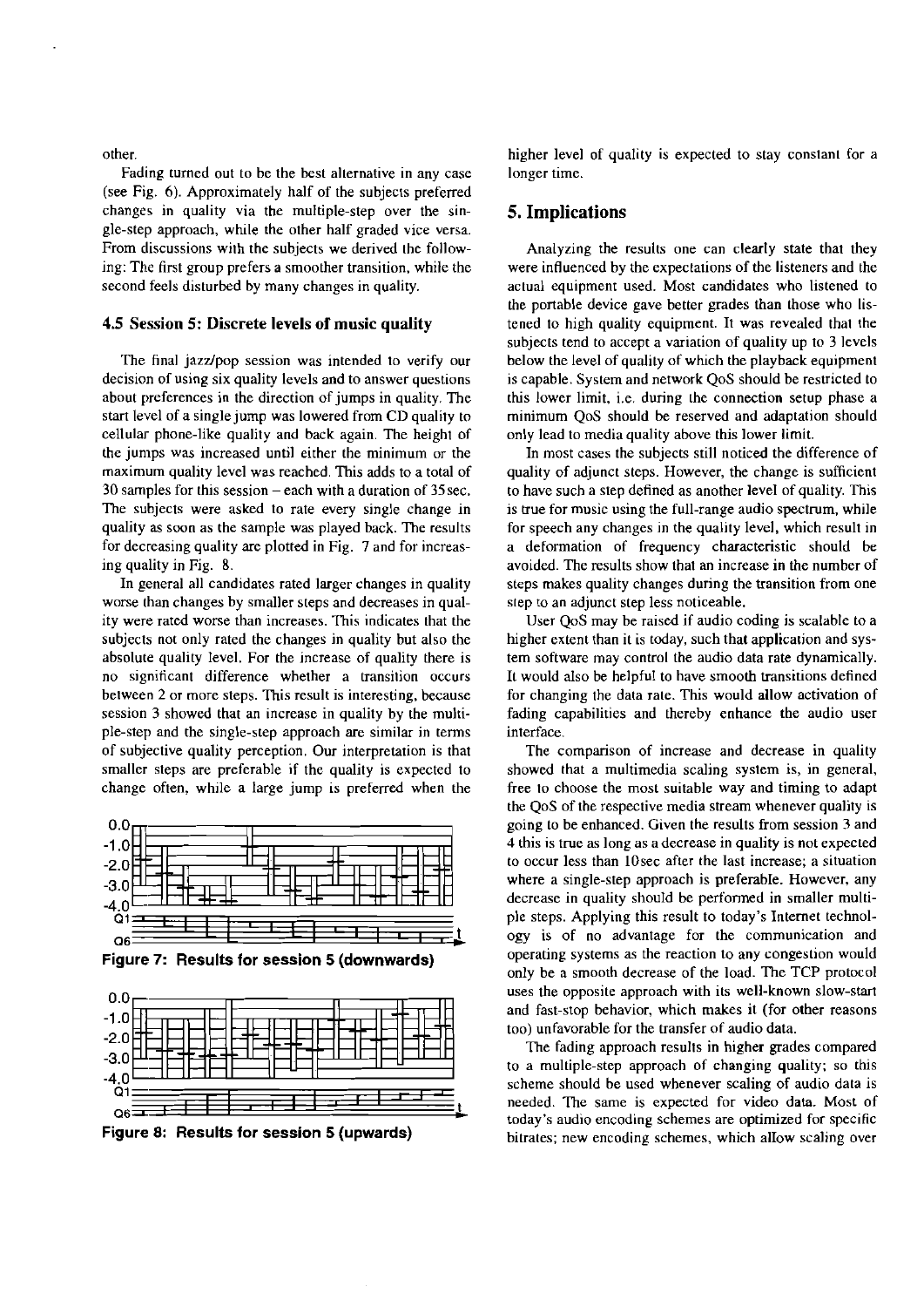a wide range need to be developed. Further research is eertainly needed.

Sophisticated codecs exist for speech, hence it seems unnecessary to use a modification of frequency characteristics to reduce the bitrate of speech data. A field for further study is to recognize the content of an audio stream and to adapt the encoding accordingly.

A better user QoS might also be achieved by delaying audio streams containing speech to a certain extent until more data can be presented at the user interface. The maximum delay is determined by constraints resulting from our experiments (inter stream synchronization and the type of data transmitted). This allows the development of implementations to cope with varying network delays. A first snapshot of how such an implementation may look is shown in the next section. For reasons of inter stream synchronization it is often a bad approach to add extra delays, but in cases where no such constraints are violated it would add an alternative to catch up varying network delays.

# **6. Dynamic QoS Centered Architecture**

Our results of human perception related to the changes of QoS for audio described above allow the development of a scaling range with certain constraints. Without the development of new audio codecs capable of wide-range bitrate adaptation the proposed approach to change the bitrate of audio-streams containing music over a wide range is to switch the audio encoding scheme on-the-fly. A Dynamic QoS Centered Archiiecture needs thercfore codecs processing audio streams which are self-contained; i.e., they need to make use of headers in which the type of encoding and the actual parameiers for reproduction are listed.

Fig. 9 shows an example of one audio track (with 2 shown segments of information) and a second track with one media segment. The playback shall occur according to a well defined schedule. In this case at a certain point in iime an over-utilization of resources may occur leading to errors at presentation time.

So far scaling is understood as the possibility to reduce or expand the capacity resources for a certain point in time. Scaling in terms of time normally refers to decrease the granularity of data in ihe time domain. For example video data can be scaled by reducing the frame rate.

Fig. IOa shows how iraditional scaling occurs according to the needs and possibilities of the system environ-



**Figure 9: Example of resource over-utilization** 



**Figure 10:Reaction to resource over-utilization** 

ment; i.e. the bandwidth may be reduced.

Content-based scaling with the ability of scaling in the bandwidth-utilization and time domain leads to a new possibility of reducing network load. Given that the content is known to each instanee (from sender to receiver), scaling is possible at ihe point an over-utilization of resources is recognized with only little loss of data because there is no need to ask the sender (in the form of e.g. choke packets) to slow down. With the exploitation of shortening and dilation of silence (speech) iniervals. i.e. the possibility to shift data in the time domain. ihe resource management may additionally cope with time-dilation as a new dimension for scalability. Fig. 10b shows an example where by shifting of a speech segment of the first track in the time domain the overall schedule can be met without any further decrease of QoS.

The exploitation of such an adaptation is no problem when the scheduler knows the occurrence of talk spurts and silence intervals in advance. In this case all behavior is predictable and can be pre-computed.

The situation is different when an application allows for inleractivity and provides mechanisms to change a schedule on-the-fly. At the moment of interaction the data to be displayed is selected and exactly at this point in time the schedule can be computed for the path recently selected.

In a scenario with live media data, the system can in general neither predict the advent of a silence interval nor determine the duration ahead. However, by the introduction of an artificial delay (see the parameter threshold in the algorithm on the following page) and a detection of a silence interval of some reasonable minimal duration (see parameter some-time-back) we can make use of our scaling approach in the time domain.

This algorithm has to be performed by a scaling manager insiance which controls the "regulator" (or "siream adaptor") as shown in Fig. 11. The regulator delivers the



**Figure 11: Scaling integrated with a resource management system like [I51**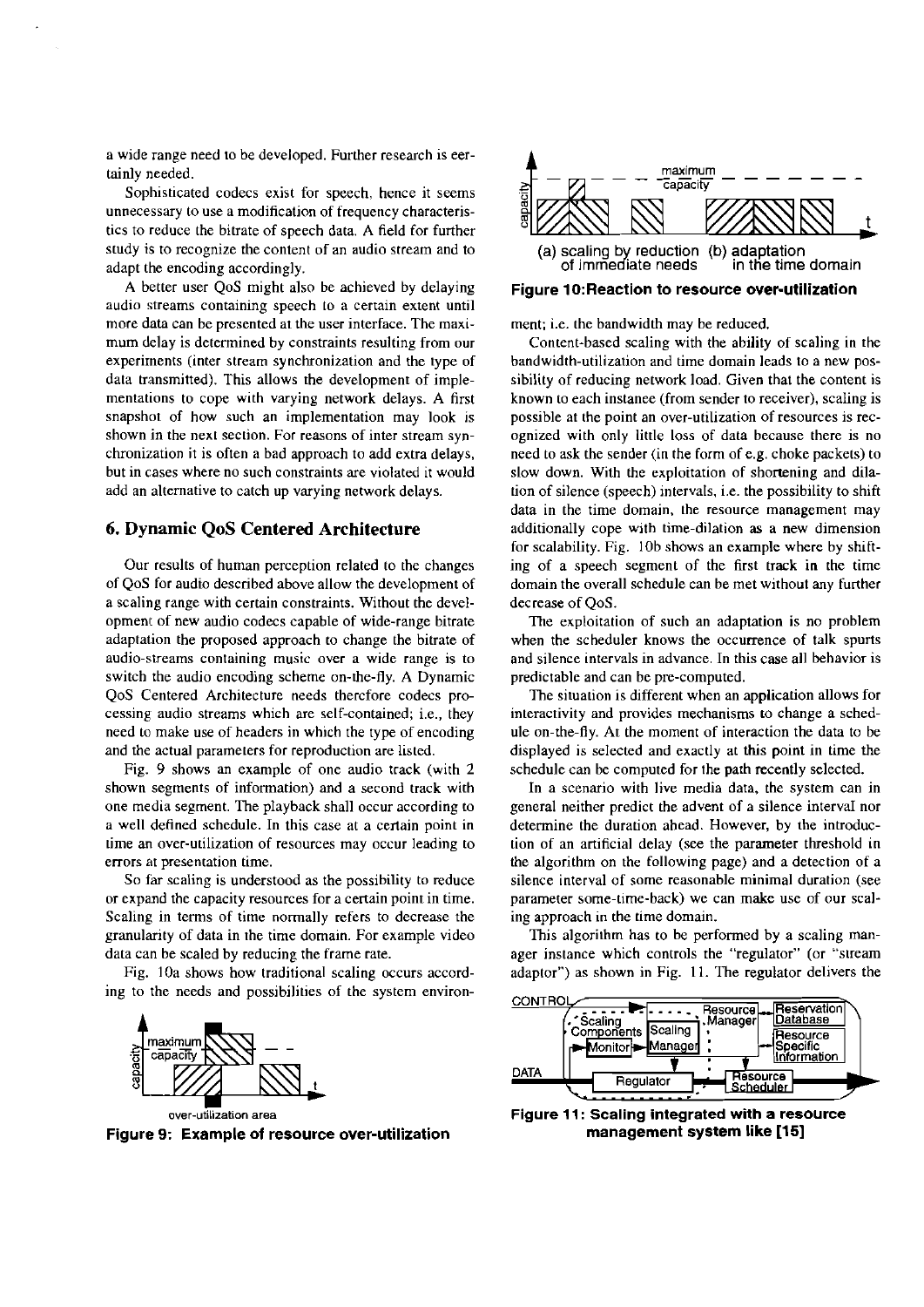scaled data to the communication. manipulation and/or presentation components which are restricted in their total capaciry. It is an issue of further study how these architectural components should be best placed in an overall system (instead of just having them located near the sender of the data stream). The following algorithm shows the operation in more detail:

| DEFINE:                     |                                                                                                                                                                                                                                                  |
|-----------------------------|--------------------------------------------------------------------------------------------------------------------------------------------------------------------------------------------------------------------------------------------------|
| threshold                   | = minimal value which allows to activate the<br>algorithms to change the duration<br>e.g., 1 ms would not make sense as any<br>computation would not lead to significant<br>improvements of OoS<br>e.g., 20ms would be a suitable lower value to |
|                             | activate the QoS scheduling algorithm<br>some-time-back $=$ meaningful minimal duration to activate the<br>algorithms in a predictive mode<br>e.g. 5ms silence may lead to a dilation of 20ms<br>which may be helpful for QoS scheduling         |
| COMPUTE:                    |                                                                                                                                                                                                                                                  |
| add-on-delay                | = compute (possible artificial additional<br>end-to-end delay to be introduced based on<br>what the QoS specifies and agreed upon<br>before)                                                                                                     |
| IF add-on-delay > threshold |                                                                                                                                                                                                                                                  |
| insert add-on-delay         |                                                                                                                                                                                                                                                  |
| DO for-ever                 |                                                                                                                                                                                                                                                  |
|                             | pass-data UNTIL silence-detected (now)                                                                                                                                                                                                           |
|                             | determine-schedule-opportunity<br>(delay-mode &                                                                                                                                                                                                  |
|                             | skip-ahead-mode)                                                                                                                                                                                                                                 |
| IF time-jump-to-be-done     |                                                                                                                                                                                                                                                  |
|                             | SKIP-in-time-domain (delay-or-skip-ahead-value)                                                                                                                                                                                                  |
| END DO for-ever             |                                                                                                                                                                                                                                                  |
| ELSE                        |                                                                                                                                                                                                                                                  |
| DO for-ever                 |                                                                                                                                                                                                                                                  |
|                             | pass-data UNTIL silence-detected (some-time-back)                                                                                                                                                                                                |
|                             | determine-schedule-opportunity (delay-mode)                                                                                                                                                                                                      |
| IF time-jump-to-be-done     |                                                                                                                                                                                                                                                  |
|                             | SKIP-in-time-domain (delay-value)                                                                                                                                                                                                                |
| END DO for-ever             |                                                                                                                                                                                                                                                  |
|                             | END IF add-on-delay > threshold                                                                                                                                                                                                                  |

# **7. Conclusion**

We understand this set of conducted experiments as a means of leading to new ideas of what, when and how to scale audio data in networked multimedia Systems. In particular multimedia tools and services need to be enhanced by components to handle scaling of different media in different ways in order to achieve best quality for the end user instead of only avoiding congestion or achieving maximum throughput. We are currently integrating these algorithrns into our proposed Dynamic QoS Centered Architecture.

## **Acknowledgments**

We want to acknowledge all of our test subjects for their patience and excellent comments. In particular, Lars Wolf, Martin Karsten and Jennifer Wilson provided many detailed comments. Thanks to SchokoPro. Wiesbaden, Germany, we were able to record and edit all the excerpts on high end professional audio equipment. This work is sponsored in part by Volkswagen-Stiftung. D-30519 Hannover, Germany.

# **References**

- [1] I. Busse, B. Deffner and H. Schulzrinne: Dynamic OoS control of multimedia applications based on RTP. Computer Communications. Vol. 19, No. 1, 1996, pp.  $49 - 58$
- [2]J.-C. Bolot, T. Turletti and I. Wakemann: Scalable feedback control for multicast video distribution in the Intemet, Proceedings of SIGCOMM, London, UK, 1994, pp. 58 - 67
- [3]L. Delgrossi, C. Halstrick, D. Hehmann, R.G. Hemwich, 0. Krone, J. Sandvoss, C. Vogt: Media Scaiing wilh HciTS, ACM Multimedia Systems, Vol. 2, No. 4, 1994. pp. 172 - <sup>180</sup>
- [4] C. Gonzales, E. Viscito: Flexible Scalable Digital Video Coding. Signal Processing: Image Communicalion, Vol. 5, No. 1.2. Febmary 1993. pp. 5 - <sup>20</sup>
- [5] ITL-R: Methods for thc Subjective Assessment of Small lmpairments in Audio Systems including Multiehannel Sound Systems, ITV-R, Rccommendation BS.1116,1994
- [6] ITU-R: Comparison of Output Parameters Used in the Perceptual Quality Evaluarion of Audio Signals. ITl-R. Doc IO-4115-E, 1995
- [71 ITV-T: Methods for Subjective Determination of Transmission Qualiry, ITV-T, Recommendation P.80, 1993
- 181 K. Kawakuni, **H.** Tokuda: Dynamic QoS control Based on the QoS-Ticket Model, Proceedings of ICMCS 96, Hiroshima, pp. 78 - <sup>85</sup>
- [9] ISO/MPEG: Report on the MPEG/Audio Multichannel Formal Subjective Listening Tests, ISO/IEC JTC1/SC29/WG11 NO685 MPEG941063.1994. page 5
- [IOIK. Nahrstedt and R. Steinmetz: Resource Management in Networked Multimedia Systems, IEEE Computer. Vol. 28, No. 5, 1995. pp. 52- 63
- [11]G. Schröder: Sprachcodierung für digitale Übertragungssysteme mit niedriger Kanalkapazitat, Technical Report of Deutsche Telekom AG, Highlights aus der Forschung, 1996, pp.  $6 - 11$
- (121W. H. Schmidt, E. Steffen, U. Wüstenhagen: Report on Simplified Methods for the Subjective Assessment of Small lmpairments in Audio Systems, Technicai Report of Deutsche Telekom AG, FZ 144, Berlin, 1995
- [13]R. Steinmetz and K. Nahrstedt: Multimedia: Computing, Communications & Applications. Prentice Hall. 1995
- [14]A. S. Tanenbaum: Computer Networks, Prentice Hall, 1996
- [15]L. C. Wolf: Resource Management for Distributed Multimedia Systems, Kluwer, 1996
- [16]L. C. Wolf, R. G. Herrtwich and L. Delgrossi: Filtering Multimedia Data in Reservation-based Networks. Kommunikation in Verteilten Systemen, (Ed.) K. Franke. U. Hübner. W. Kalfa: Springer Verlag, 1995, pp. 101 - 112
- [17]L. Zhang. S. Deering, D. Estrin, S. Shenker, and D. Zappala: RSVP: A new Resource Reservation Protocol. IEEE Network, Vol. 7, No. 5, 1993, pp. 8 - 18